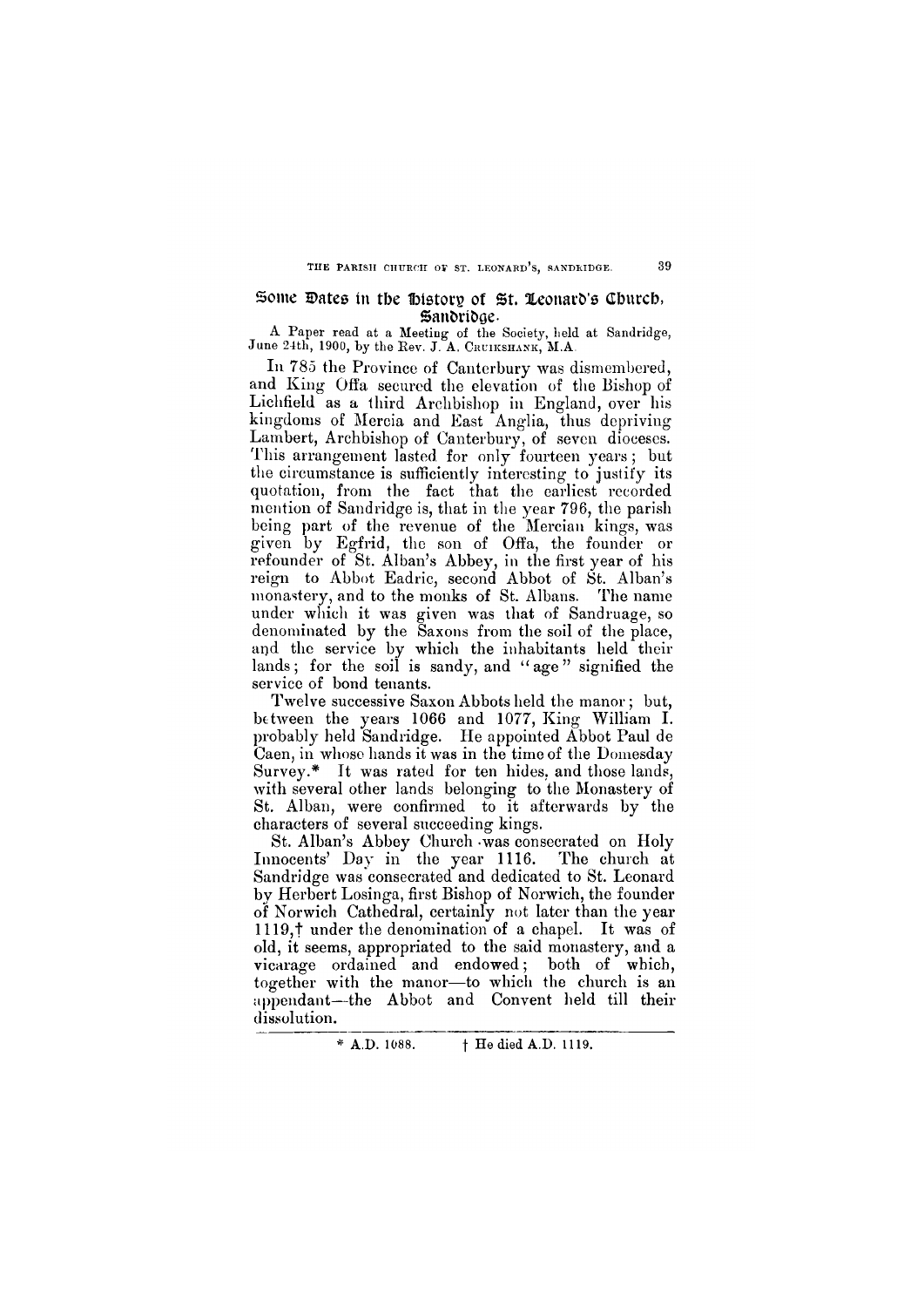The most ancient remains are those of the wall dividing the nave from the chancel, still marked by the rude semi-circular arch, carefully plastered on its underside—which shows that it was not a mere *relieving*  arch—and the two exterior endings, north and south, all three in Roman tile. There are also some corresponding portions traceable at the west end of the church. At that time, whether Saxon or Norman, the church consisted, apparently, of a smaller chancel, or apse, and a nave without aisles.

About the period A.D. 1150 to 1170—or even earlier, in King Stephen's reign\*—the side walls were taken down for almost their whole length, and the two arcades of octagonal Norman pillars, with their beautiful capitals and the semi-circular arches of Tottenhoe stone, erected in their stead. A clerestory was raised over this arcading. The east and west walls were left untouched, but the north and south aisles were added in flint-work. The windows were not as they now appear, but were of that period—Norman. A portion of one of them may still be seen, with a new stone head added to it. This great change took place not later than the year 1180. The ancient doorways were apparently transferred to the aisles. It is suggested that the beautiful capitals of the old Norman arches, and those of the Early English arch were the work of some of the best workmen engaged upon the Abbey. To this period belongs the Norman font of Tottenhoe stone, which, before the restoration, stood against the pillar near the north porch door.

The next change was made in the reign of King Edward I.t during the Early English period, by removing the west wall, with its low semi-circular headed arch, and replacing it by a new wall, with an Early English arch and two columns, with capitals, of Early English work, opening into the tower.

Between the years 1350 and 1400, some feet in height of the old wall, dividing the nave from the chancel, were taken out, the upper portions shored up, the upper part of the two Roman tile pillasters that supported the chancel arch were cut away, and the beautiful stonework screen, which still exists, inserted. The old wall,

together with the old arch, had gone over, out of the

**\*** A.D. 1135 to 1154 **f** A.D. 1270 to 1307.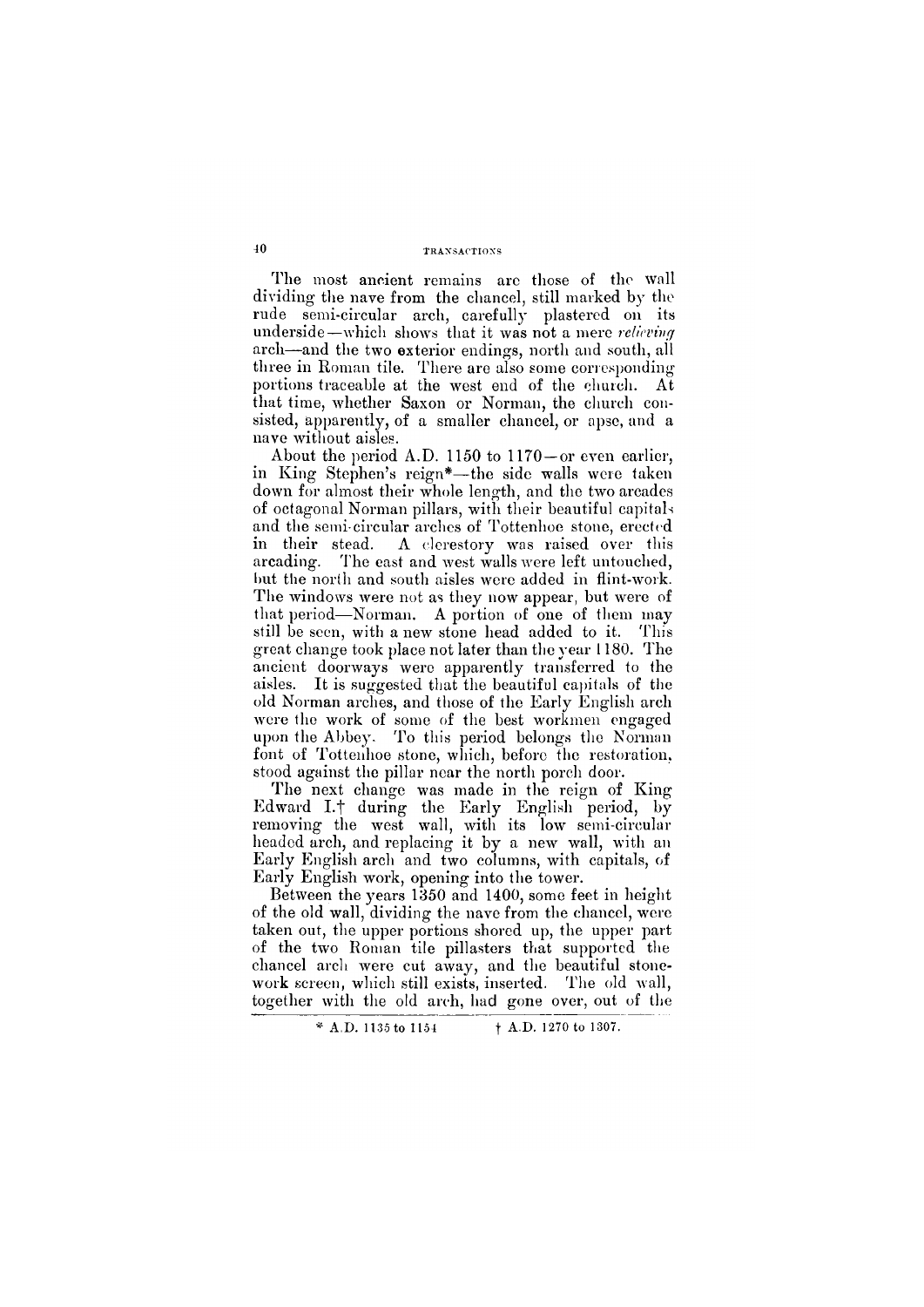### **THE PARISH CHURCH OF ST. LEONARD'S, SANDRIDGE 41**

perpendicular, about three inches to the west when the screen was built. The screen was built truly perpendicular, and the difference between it and the old wall was made up by extra thickness of plastering. The intention of this screen appears to have been to give a wider view of the elevation of the Host than the original narrow Saxon arch admitted. About this time, too, a rood loft was introduced on the west front of the old wall.

In the year 1399 the chancel was rebuilt from the foundation by John de la Moote, the thirty-first Abbot of St. Alban's, who was elected Abbot on the 9th of October, 1396. It has a priest's door on the north side, and early Perpendicular windows, some almost obliterated paintings, and some remarkable timbering, resting on buckle corbels. About the same time the south-aisle door and the small Norman windows of both aisles, splayed from the exterior, were replaced by Perpendicular work. Apparently it was during this period that the Low-side window was opened in the south-east angle at the junction of the chancel and nave, possibly to enable people from without to look upon an accessory altar in the nave against the chancel screen, beneath the rood loft.

**timely care to keep it well covered, the said crown piece was much perished and broken in the middle, so that the rafters sunk down and had like to have given way, for the whole covering of lead and timber to have fallen upon our heads. Neither could we perform divine service without evident peril to life or limb. Therefore, John Jaques,**  $\mathbf{F}$ 

In the seventeenth century, about the year 1688, the tower fell. Salmon, the county historian, writing in the year 1728, says: "The steeple hath been down, and lain in rubbish almost forty years, without any endeavour to repair it, to the great shame of the inhabitants."\*

**" Sandridge, July 22nd, 1710.** 

**<sup>\*</sup> In the Churchwardens' Accounts for the year 1699, the item " Paid for taking Down som of the Church Steeple £3 4s. 6d." occurs ; and in the year 1701 we read, "John Jaques for Hanging up the Bells, 17s. 0d." This shows that some attempt was made to do something at the west end before Salmon wrote.** 

**Again, a letter from Mr. Edmund Wood, vicar, in 1710, to the Registrar of the Archdeaconry, Mr. Brown, gives some account of important repairs done to the roof of the church.** 

**Mr. Brown,—Whereas it happened that the chief capital beam in the body of our church, called the crown piece, to which the rafters wero affixed, was by length of time or default of officers in not taking**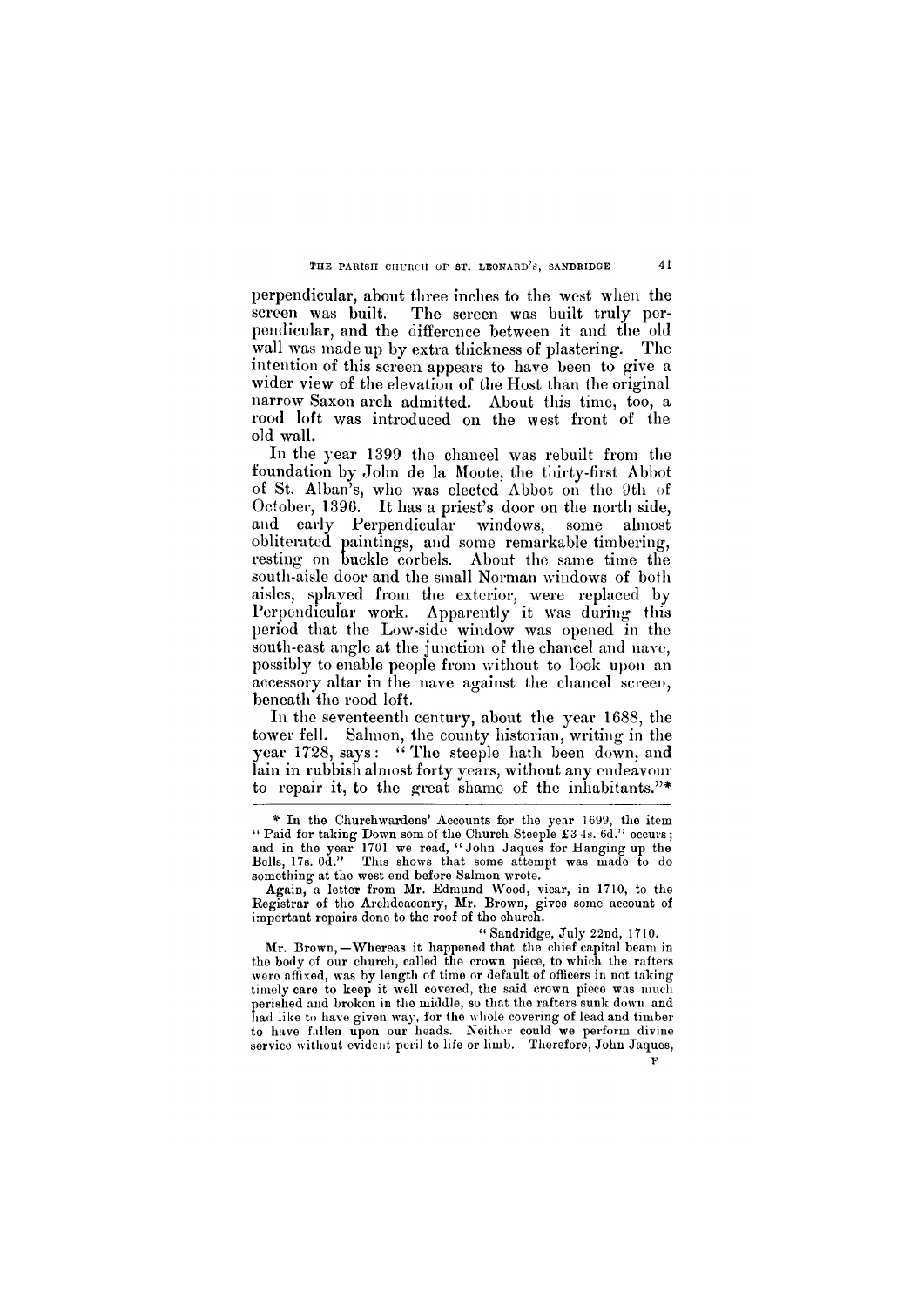About the year 1786 the clerestory, which had a row of small windows on each side, was removed by the present Mr. William Paul's father, under the direction of the churchwarden, Mr. Ralph Thrale,<sup>†</sup> of No Man's Land Farm. In 1800, the dormer, or attic windows shown in

**our churchwarden, calls a vestry and showed some of the principal neighbours that appeared there, their own danger, particularly one**  who used to sit under a dormer window, which was just ready to drop **upon his head, who, nevertheless, seemed not very forward with a reparation. However, after two vestries called, and Easter approaching, and few appearing either to consent or gainsay, therefore the churchwarden sets the plummers and carpenters and smith and bricklayer on work, as he did himself too, and was very diligent to see after the labourers and to put his own shoulder to some of the heaviest burdens to my knowledge, and lost many a day's gainful work by attending to this, which he did not only out of his own good inclination, to the good of the church, but as a sworn officer and guardian of it, as he plainly affirms. Now that the church is well repaired is owing to the care of the said churchwarden, but some of this neighbourhood, to make themselves look like a wise and governing sort of people, since they cannot deny but that John Jaques has well performed his duty in this matter, and know his power in church affairs, being of their own election, nevertheless, keep him out of his money, and the workmen too, by a sort of cavilling about the workmen's bills, who, God knows, are not yet paid one farthing on the account, or at least, as I hear of. Henry Wilson, the plummer, will swear to the truth and equity of his bill, and I doubt not so will the other workmen also. Therefore I pray your Venerable Court will not let honest well wishers to the church be run down and defrauded, while they are doing their duty, without your care for their relief. With my humble service to you in hopes of your advice and assistance, both in relation to my churchwarden in particular and the Church of England in general.** 

#### **I am,**

#### **Your very humble servant, EDM . WOOD .**

**The Churchwarden and workmen are very willing to lay their bills down in your Court, to be censured by such skilfull workmen as shall in your wisdom be appointed to examine them.** 

**Endorsed—These for Mr. Brown, Register of St. Albans.** 

**This letter seems to make it clear that there was at any rate one dormer window existing a century before William Paul erected those shown in Figures, 24 and 26.** 

**In the year 1733, 1s. was paid to John Nash " for keeping up the Barge end of the church." [ED.]** 

**f "William Paul's father. William Paul lowered the old roof without taking off the lead, having put in fresh beams, laying planks on the old original ' tier ' walls which had a row of small windows on each side, and then lowering one side, say six inches, and then the other, and so on, using wedges. The wall removed was about a yard high, and very tender. The attic windows then put in were made by W m. Paul." See Dr. Griffith's Papers, Sandridge 2. a. (c). [ED ]**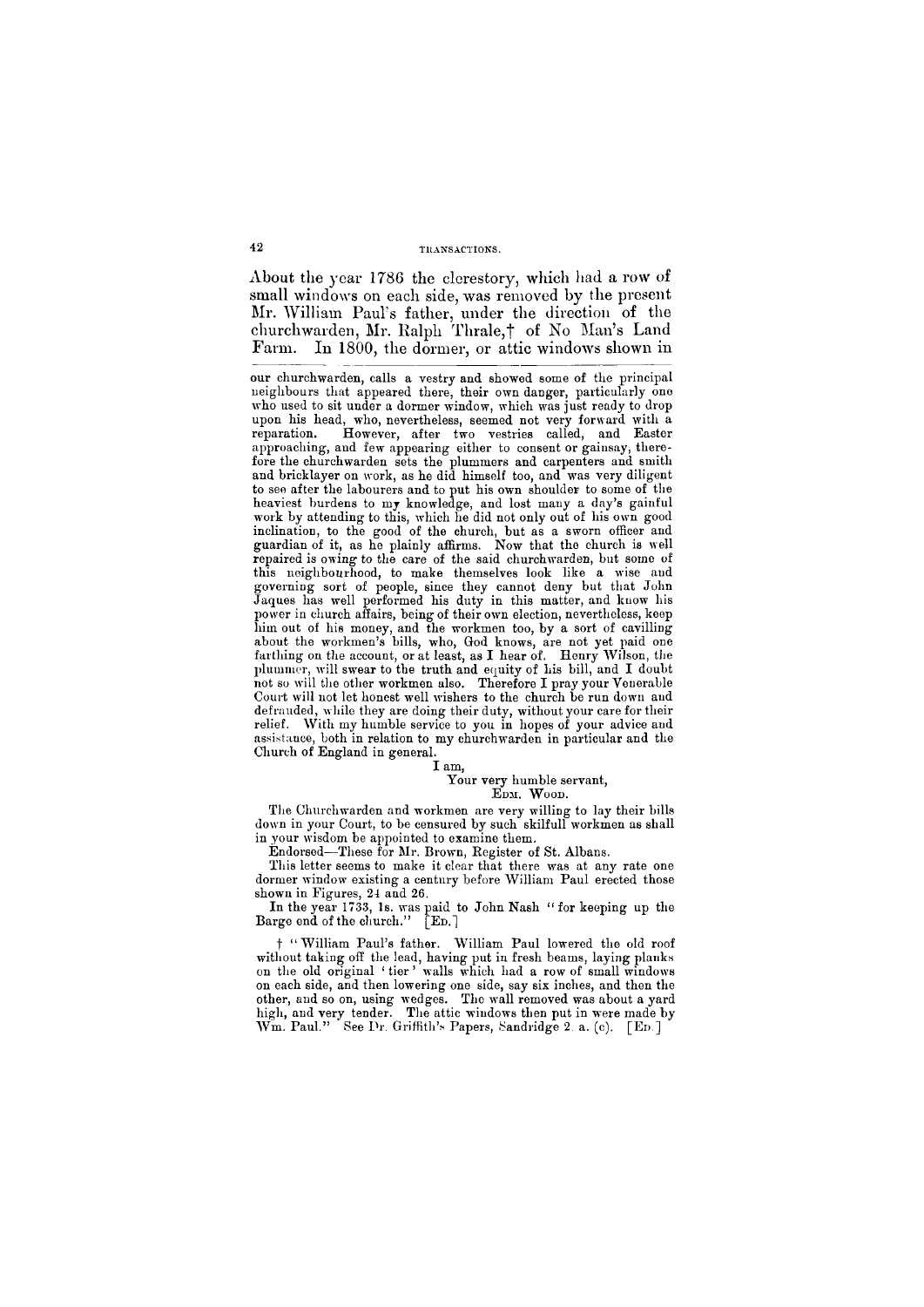

FIG. 24.-SANDRIDGE CHURCH FROM THE S.E. *From the Lewss Evans Collection, after a sketch by Pridmore, about A.D.* **1800.** 



FIG. 25.-SANDRIDGE CHURCH FROM THE W.

*From the Lewes Evans Collection, after a sketch by Pridmore, about A.D.* **1800.**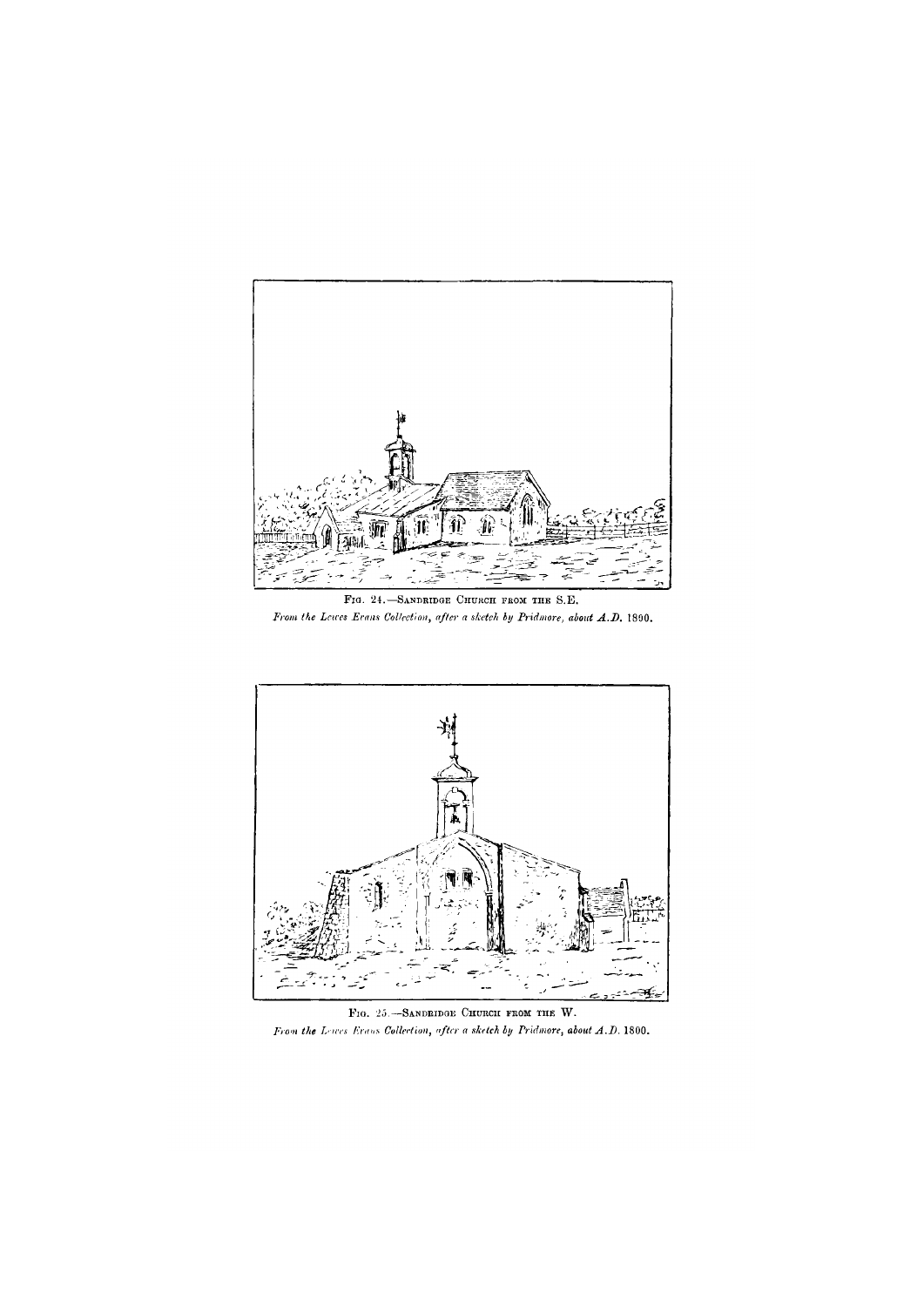the photograph in the vestry of the church, were added by William Paul.\* The altar rails were made by William Lawrence, the father of the present William Paul's grandmother. +

The tower was rebuilt on a very mean scale in the year  $1820, \pm$  with its west wall over graves. The foundations giving way, it got out of the perpendicular, tore away the nave roof, and frightened the congregation out of church one Sunday during morning service. § This tower was pulled down at the restoration of the church, when a bay was added, and the clerestory rebuilt.

The mediaeval tiles taken from the nave were relaid in the chancel. The organ, given some years ago by three of the parishioners, was removed from its temporary position in the chancel to the west end, and the dividing wall between the chancel and nave so dealt with as to obviate, to a great extent, the difficulties formerly caused by the obstruction. The churchyard was levelled at the same time. The whole expense of this work amounted to about £3,800. The vestry was the gift of Miss Burchmore. The east window is a memorial to Mr. and Mrs. Thomas Kinder, of Sandridgebury, and their daughter, Mrs. White. There are also memorial windows to Mr. George Young, of Nash's Farm; the late Rev. John Griffith, LL.D., vicar, 1872—1891; and the late Mr. and Mrs. T. Powney Marten, of Marshalswick. The pulpit was presented by Mrs. T. P. Marten, and the lectern by Mrs. Marten.

**§ The Parish Accounts throw just a little light upon the building of the Tower:—1836, "Sept . 23, Mun for picking stones for Church Tower, 5s. 8d." "Paid Mr. Hall on Church, £20." In 1837 three sums, viz., £20, £10, and £30 were paid to Mr. Hall on account, and,**  in 1838, "May 13, Mr. Harry Cox for Stones for Church Tower, £5."  $\lceil$ **E**<sub>D</sub>. $\rceil$ 

**] This shows that they must belong to the 17th century. [ED.]** 

**% Dr. Griffith gives the date as 1837. [ED.]** 

**<sup>\*</sup> There were dormer or attic windows here before the year 1800. The small view, Fig. 24 taken about the year 1800 shows one on the south side, and another larger one of about the same period (Fig. 26) shows one on the north side also. Another view (Fig. 25) which is from a sketch by Pridmore taken towards the end of the 18th century, shows the West-end with the Early English arch exposed. There is another view extant from Dr. Griffith's collection which also shows this exposed arch. [ED.]**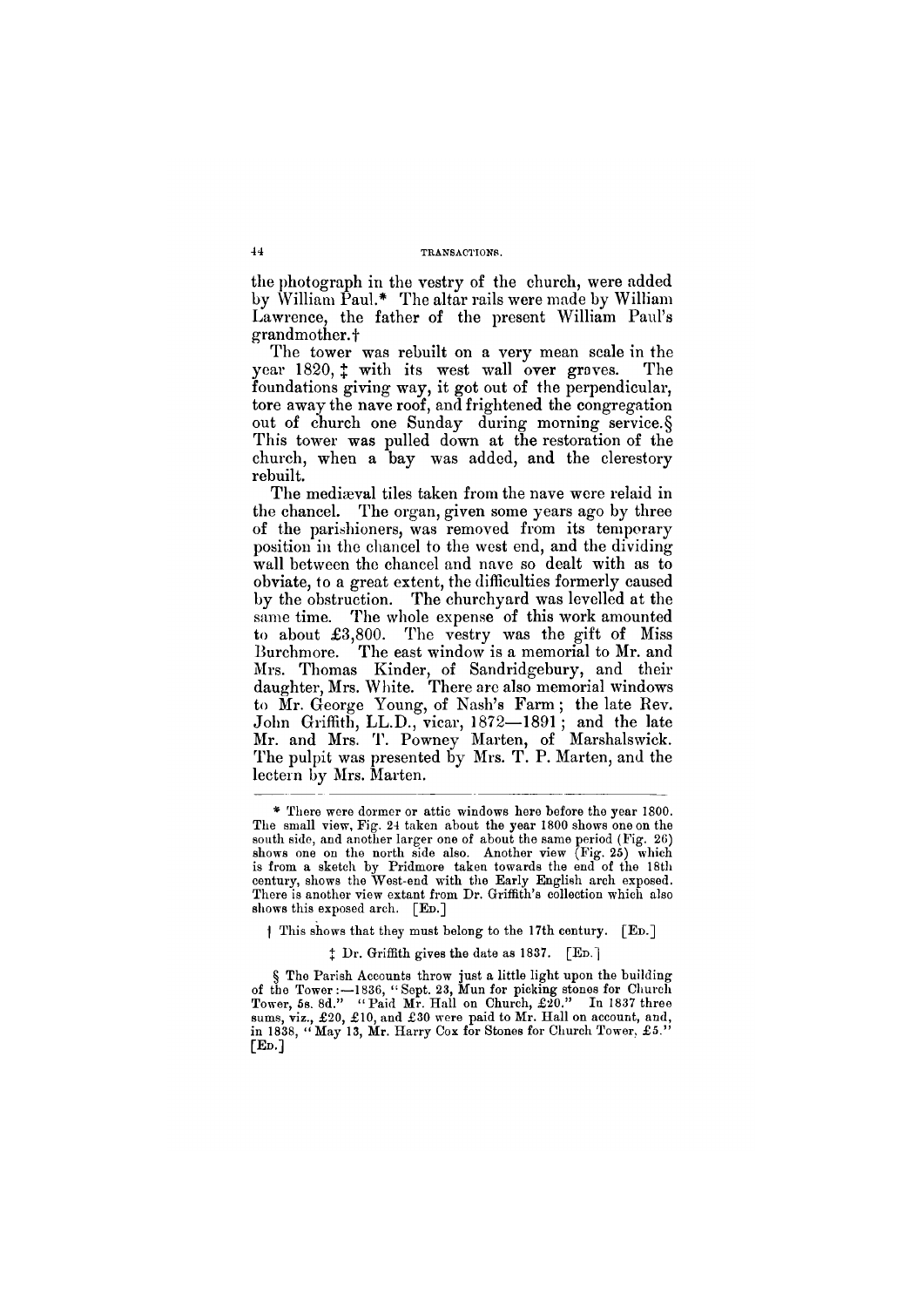### **THE PARISH CHURCH OF ST. LEONARD'S, SANDRIDGE. 45**

*The Bells*.—In 1553 there were three bells, which were recast in 1837. The ring of six bells now in the tower was completed by relatives and friends of Mr. Thomas Smith, of the Pound Farm, " a man of singular kindness and judgment," and churchwarden for 44 years, from March, 1842, till his death in January, 1888.

# $\mathfrak{B}$ bire.  $\mathfrak{B}$ andridge, Hertfordshire, Hertfordshire, Hertfordshire, Hertfordshire, Hertfordshire, Hertfordshire, Hertfordshire, Hertfordshire, Hertfordshire, Hertfordshire, Hertfordshire, Hertfordshire, Hertfor

**This list of the Vicars is mainly the work of the Rev. H . T. Fowler, and will be found in the Fowler Papers, under the heading " Sandridge."** 

RICHARD HARWODE, or HOREWOOD.—His will is dated 26 March, 1419. He was buried in the chancel of St. Leonard's, Sandridge, and the supervisor of his will was John Bryan, rector of Ayot Mountfichet (St. Peter's). [See " Herts Genealogist" Vol. I., p. 66]. *Patron:* Abbot of St. Alban's.

WILLIAM TYLER, + Chaplain. - 26 June, 1465, on the resignation of Robert Rydley. An annual pension of £3 4s. 8d. was reserved. [Regist. John Wheathampstead II. p. 46]. He resigned the Vicarage of Codicote on the same date. Before that he had been Vicar of Pottesgrave which he resigned 28 August, 1463. [Regist. John Wheathampstead II. p. 16]. *Patron :*  Abbot William Alban.

JOHN BRYANE, [on the death of Richard Harwode, probably the same person who was supervisor of Richard Harwode's will | 1419 ?—He made his will 3 September, 1445, which was proved on the 19th of November following\*. *Patron:* Abbot William Heyworth.

ROBERT RIDLEY.—Resigned, June, 1465. His will was made the same year. [Wills, Arch. St. Alban's, " Stoneham," f. 114]. *Patron :* Abbot Willam Alban.

**Both died very shortly afterwards, for the will of the former was**  proved on **the 19th and that of the latter on the 20th November following. " Herts Genealogist," Vol. III . p. 141.—[Ed.]** 

**F** *Alias* **Cony.** See **Reg. John Wheathampstead II . 16. [ED.]** 

**<sup>\*</sup> This same John Bryan, vicar of Sandrugg, and Philip at Nasch,**  on 16 August, 1445, witnessed the will of Richard Hemmyng, of the **same parish, which was proved 23 September, in the same year. His death seems to have had an effect on both witnesses. The vicar made his will 3 September and Philip at Nasch made his 14 October following.**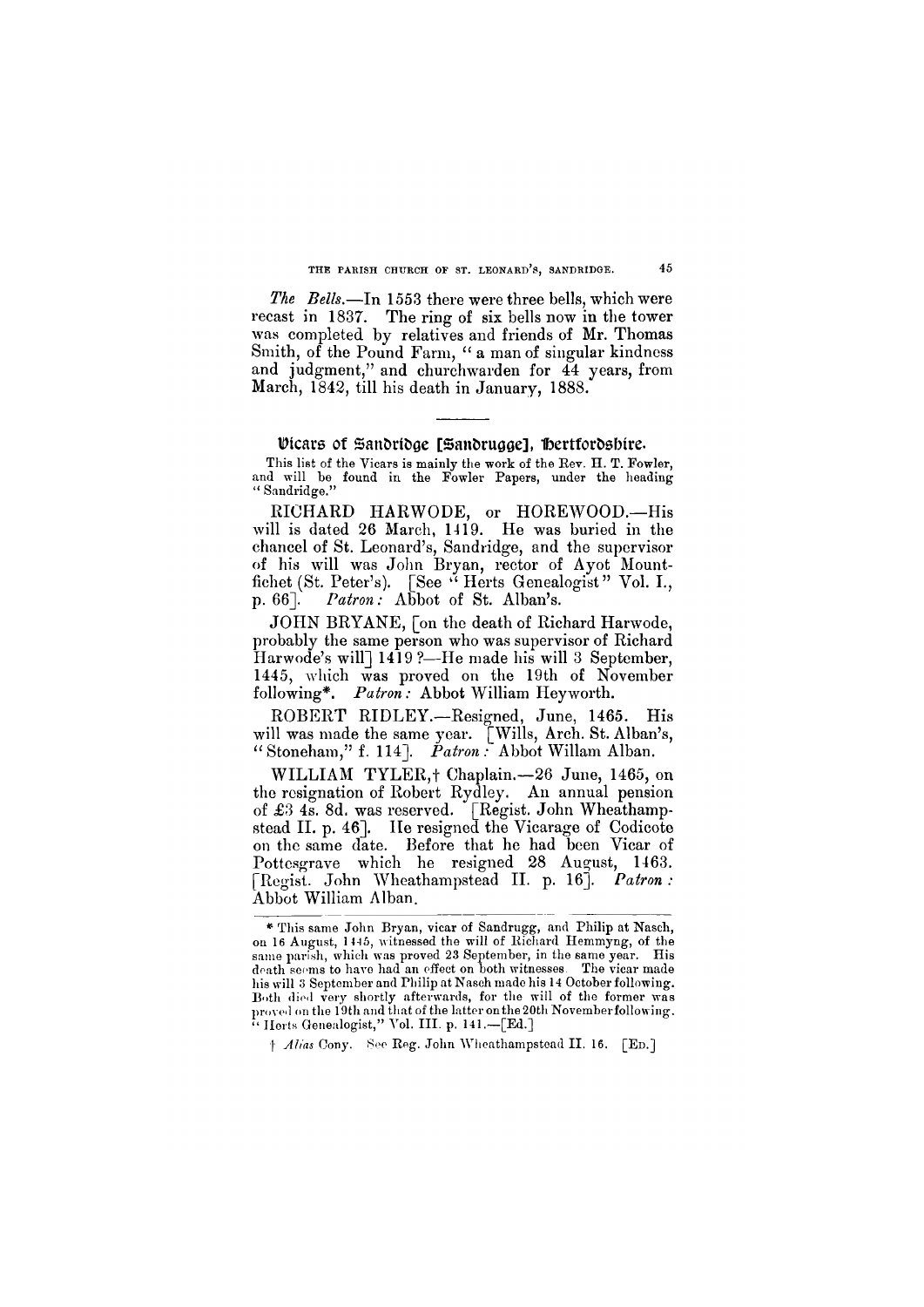

**FIG. 26.—SANDRIDGE CHURCH FROM N.E .**  *From a coloured sketch formerly in the possession of Dr. Griffith, taken between* 1800 *and* 1820.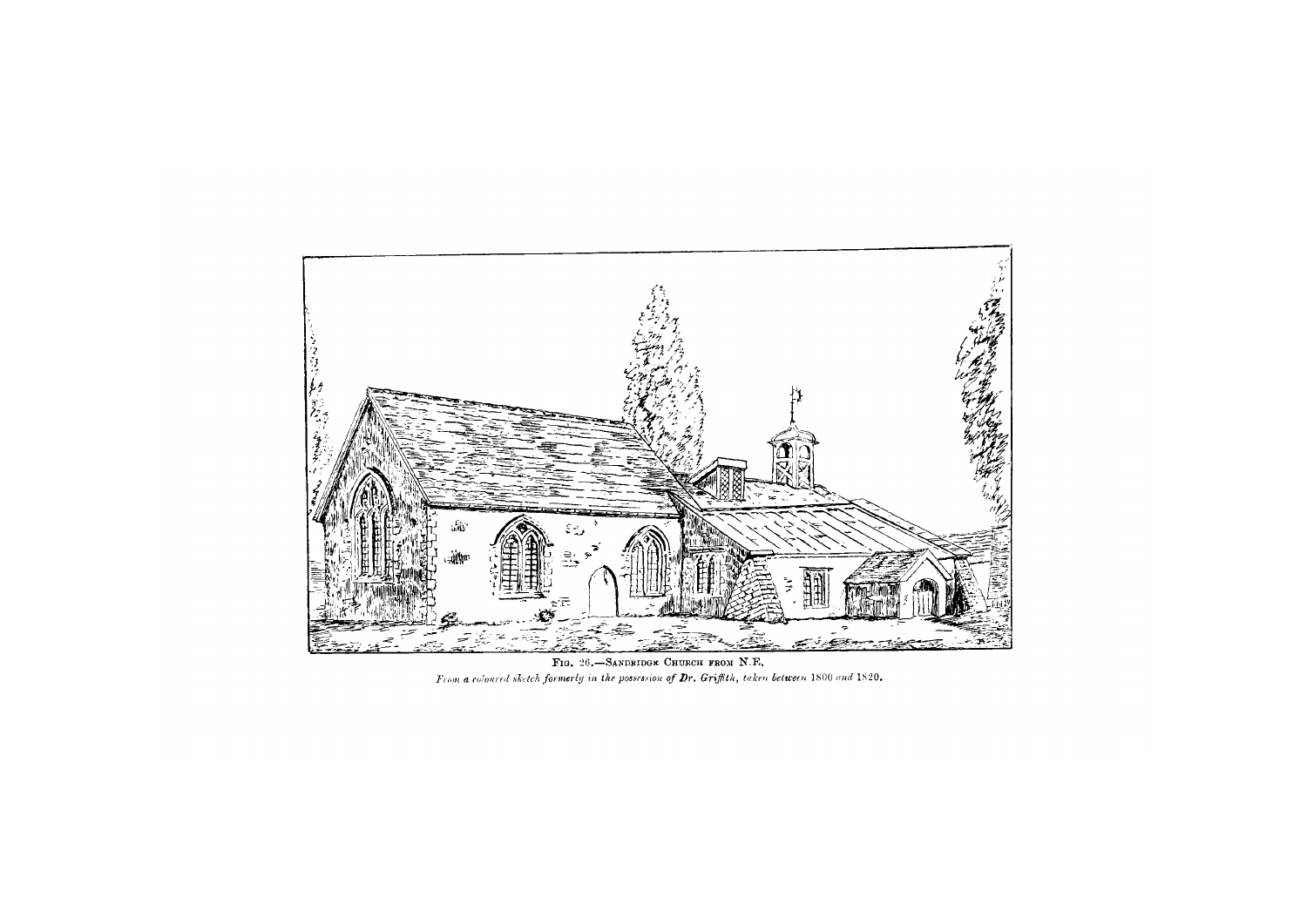**THE PARISH CHURCH OF ST. LEONARD'S, SANDRIDGE. 4 7** 

THOMAS THIKTHORPE, "Capellanus." -13 August, on the resignation of William Tyler. Pension reserved. He resigned the Vicarage of Newenham on the same date. [Regist. II. p. 81, 82]. On resigning this living he was presented to Ridge, 12 October, 1470. [Regist. II. 91].\* *Patron:* Abbot William Alban.

JAMES WALEYS, " Capellanus."—12 October, 1470, on the resignation of Thomas Thikthorpe. Pension reserved. [Regist. II. 94]. On the same date he resigned the Vicarage of Ridge, to which he had been appointed 3 July, 1462, on the flight of the Vicar, J. Bernard. [Regist. II. 11]. He obtained a licence to make a pilgrimage to Rome and the Holy Sepulchre, 2 January, 1476.f *Patron:* Abbot William Alban.

GILBERT LANCASTER, "Capellanus."—14 December, 1477, on the resignation of James Waleys. Pension reserved [Regist. II. 176]. He appears to have resigned on, or soon after 14 April, 1485, the date of an attested promise of the vicarage to John Lenarde. *Patron:*  Abbot William Wallingford.

JOHN LENARDE.—14 April, 1485 [Reg. II. 273]. He became vicar of Abbot's Walden, date lost, which vicarage he resigned about 1488 [Reg. II. 291]. *Patron :*  Abbot William Wallingford.

HUGH HARDING.—He witnessed the will of Raufe Rowlett, 16 February, 1543 [Herts Genealogist, Vol. II. 126]. He signed the Inventory of Church Goods as Receiver for the Crown in 1552 *[see* Cussan's " Church Goods in Hertfordshire," p. 27]. *Patron:* Probably King Henry VIII.

RICHARD ADAMSON.—15 April, 1574, on the death of Hugh Harding. *Patron:* Sir Christopher Smith, knight, for this turn.

RICHARD WOODWARD.—9 February, 1581. "No graduate or preacher: resident: the living valued at £8 and in Her Majesty's gift during the minority of

**\* Thomas Thikthorpe was appointed Vicar of St. Peter's, St. Alban's, 14 December, 1477, which living he resigned 21 December, 1480. Regist. II. 238. [ED.]** 

**F Regist. John Wheathampstead II. 119. [ED.]**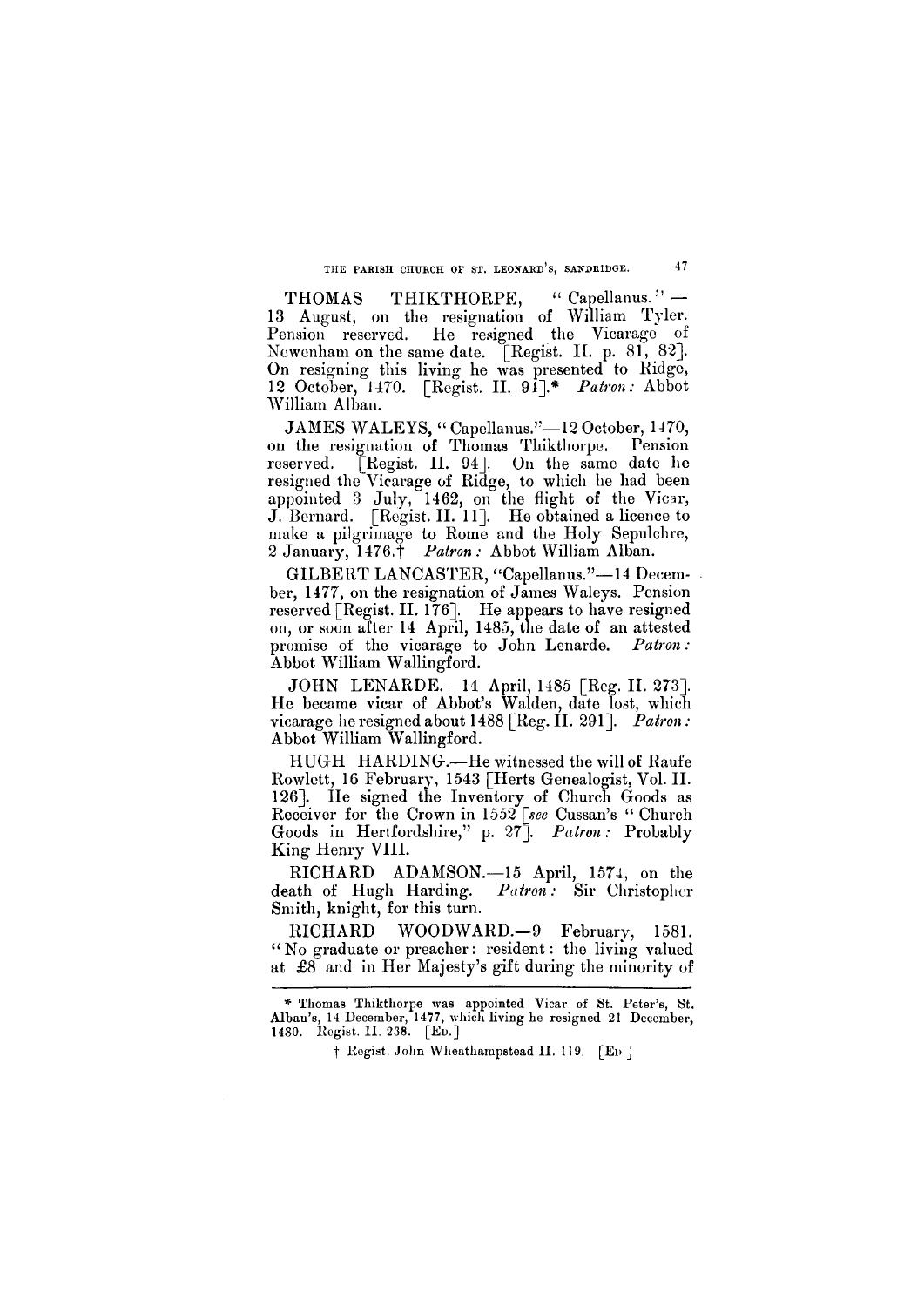one Mr. (Thomas) Jennings." *[Acla,* Archdeaconry of St. Alban's, quoted by Urwick, Nonconformity in Herts p. 328.] *Patron:* Queen Elizabeth.

STEPHEN GOSSON.—31 October, 1586. Scholar of Christ Church, Oxford. Poet and Satirist. Author of "Schools of Abuse" in 1579. The baptism of two of his sons is recorded in the Sandridge Register. Resigned Sandridge in 1591 for the Rectory of Great Wigborough, co. Essex. He died Rector of St. Botolph's, London, 13 February, 1623-4, and was buried in the Chancel there. To the poor of Sandridge he bequeathed 40s. [Cussans, Herts. Vol. III. Hundred of Cashio, p. 228]. *Patron*: Thomas Jennings, esquire.

WILLIAM WESTERMAN, D.D.\*—11 February, 1592, of Gloucester Hall, Oxford, Rector of Bushey in 1594. Chaplain to Archbishop Abbot in 1608. In 1594 the number of communicants in Sandridge was returned as about 200. [See Urwick who quotes from *Acta*, p, 331]. He was buried at Sandridge, 21 June, 1622 [Parish Register]. His wife and children are also buried there. *Patron:* Thomas Jennings, esquire.

Kinsman Mr. Westerman Clerke, viccar of Sandridge." " Herts Genealogist, Vol. II. p. 316. [Ed.] **f for incontinency.—[Ed.]** 

RICHARD WESTERMAN.—Record wanting. On the death of William Westerman. He is supposed to have been a son or nephew of William Westerman. He was deprived + by the Ecclesiastical Commissioners 4 May, 1630. [" Calendar of State Papers," Charles I. Vol. clxvi., No. 16, quoted by Urwick, p. 331]. *Patron:*  Sir John Jennings, knight—probably.

JOHN LEDINGTON, B.D.—8 May, 1630, on the deprivation of Richard Westerman. Buried at Sandridge, 29 September, 1630. *Patron :* Sir John Jennings, knight, junior.

ALEXANDER WEDDERBURNE.—17 September, 1630. On the death of John Leddington. He resigned

**<sup>\*</sup> In 1608 he published two Sermons, preached at Paul's Cross, "The Faithful Subject, or Mephibosheth," and " Solomon's Porch," and in 1612," " Jacob's Well," which he preached in St. Alban's Abbey before the King. He is supposed to have been brother to John Westerman, Master of St. Alban's Grammar School. At any rate he is denominated in the will of John Thomas Hilocomius "m y Soveringe**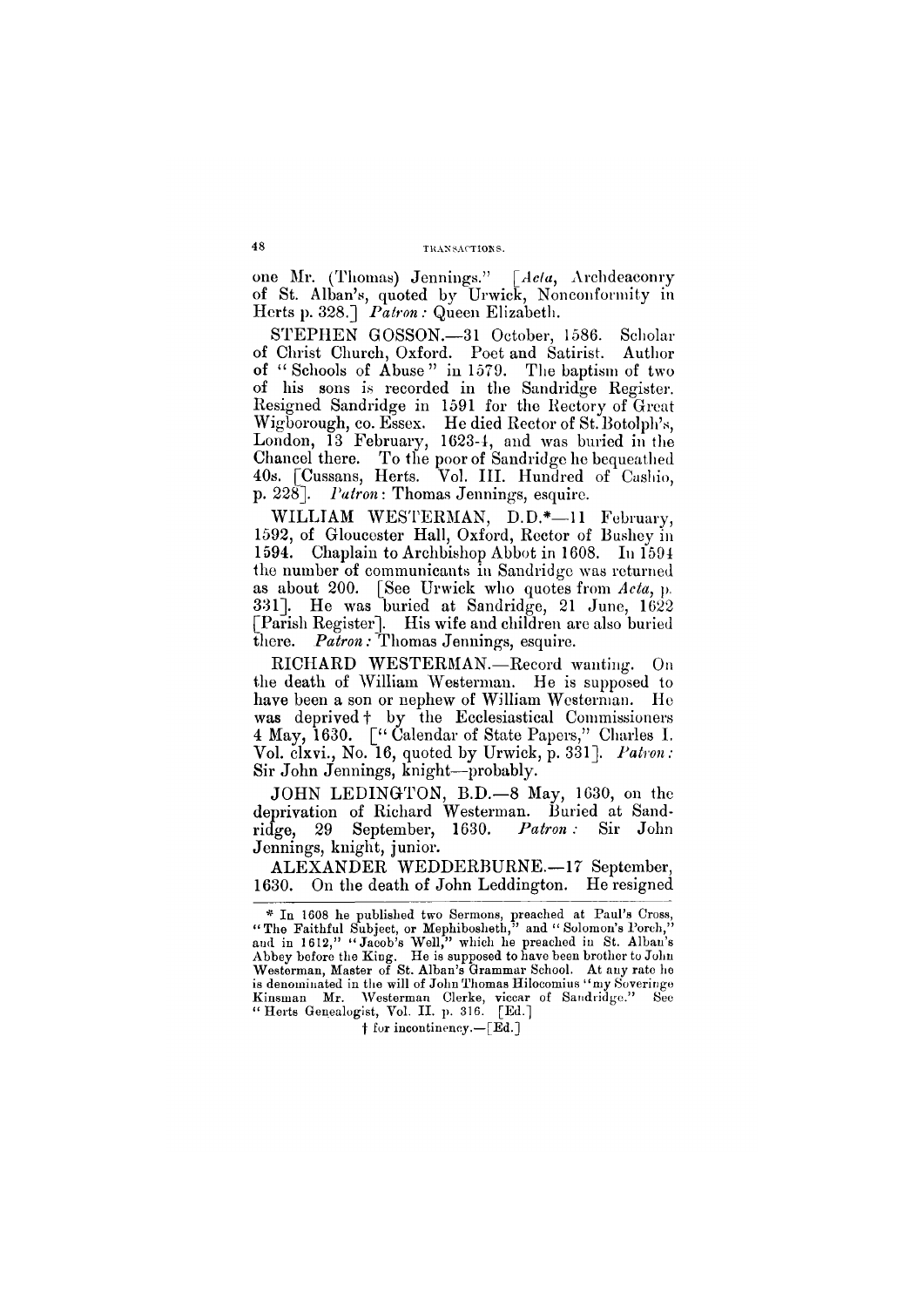**THE PARISH CHURCH OF ST. LEONARD'S, SANDRIDGE. 49** 

July, 1643, and became a Presbyterian minister in Scotland, at Kilmarnock, where he died in 1678. [" Burnet," quoted by Urwick, p. 331].

JOHN HARPER, M.A.—11 July, 1643. On the resignation of Alexander Wedderburne. He resigned, or was deprived by Parliament about 1645, when the "Directory" was introduced. He became curate of Aldermanbury, London, in 1666. [Kennet's Register, p. 843, quoted by Urwick, p. 332]. *Patron*: Richard Jennings, esquire.

SAMUEL GRICE.—8 June, 1721. On the death of William Cowley.<sup>†</sup> Patron : John, Duke of Marlborough.

JOSEPH DRAPER\*.—On the deprivation or cession, as is supposed of John Harper. He was incumbent at the time of the Survey of 1650. He accepted the Directory. A son, George, was buried at Sandridge, 26 June, 1656. [" Parish Register"]. He was ejected at the Restoration.

THOMAS OWEN.—31 October, 1661. He appears to have been Presbyterian Minister at Brantfield, under the Commonwealth, from whence he was ejected in 1660 to make room for the rector. He conformed in 1662, and died Vicar of Sandridge in 1680. [" Kennet's Register," 553: quoted by Urwick, p. 332]. *Patron :*  Richard Jennings, Esquire.

EDMUND WOOD, died 1714.

WILLIAM COWLEY, [on the death of Edmund Wood]. *Patron :* John, Duke of Marlborough.

**for Washing the Church linnen 5s." But in 1744 the matter was out of Mrs. Grice's hands, and the Churchwardens paid for "Washing the Surpluss Is. 6d." Four years later, in 1748, they paid "the Clerk's Wife for a year's washing the Surplice 7s. 6d."—[ED.]** 

**G** 

**<sup>\*</sup> There is some uncertainty about Joseph Draper. Walker in his "Sufferings of the Clergy" gives him as one of the sufferers; and, later, connects him with St. Thomas Hospital, London.—[Ed.]** 

**f In the Sandridge Parish Accounts these items appear:—For the year 1731 :— " Madam Grice for Holland to mend the Surplis and**  Twice Washing and Mending 5s.": In 1733 "Madam Grice for **getting of the plate cleaned and washing the Surplis 5s." : in 1734 " Maddam Grice, Ch. Linen, 5s.": and again in 1743—" Mrs. Grice**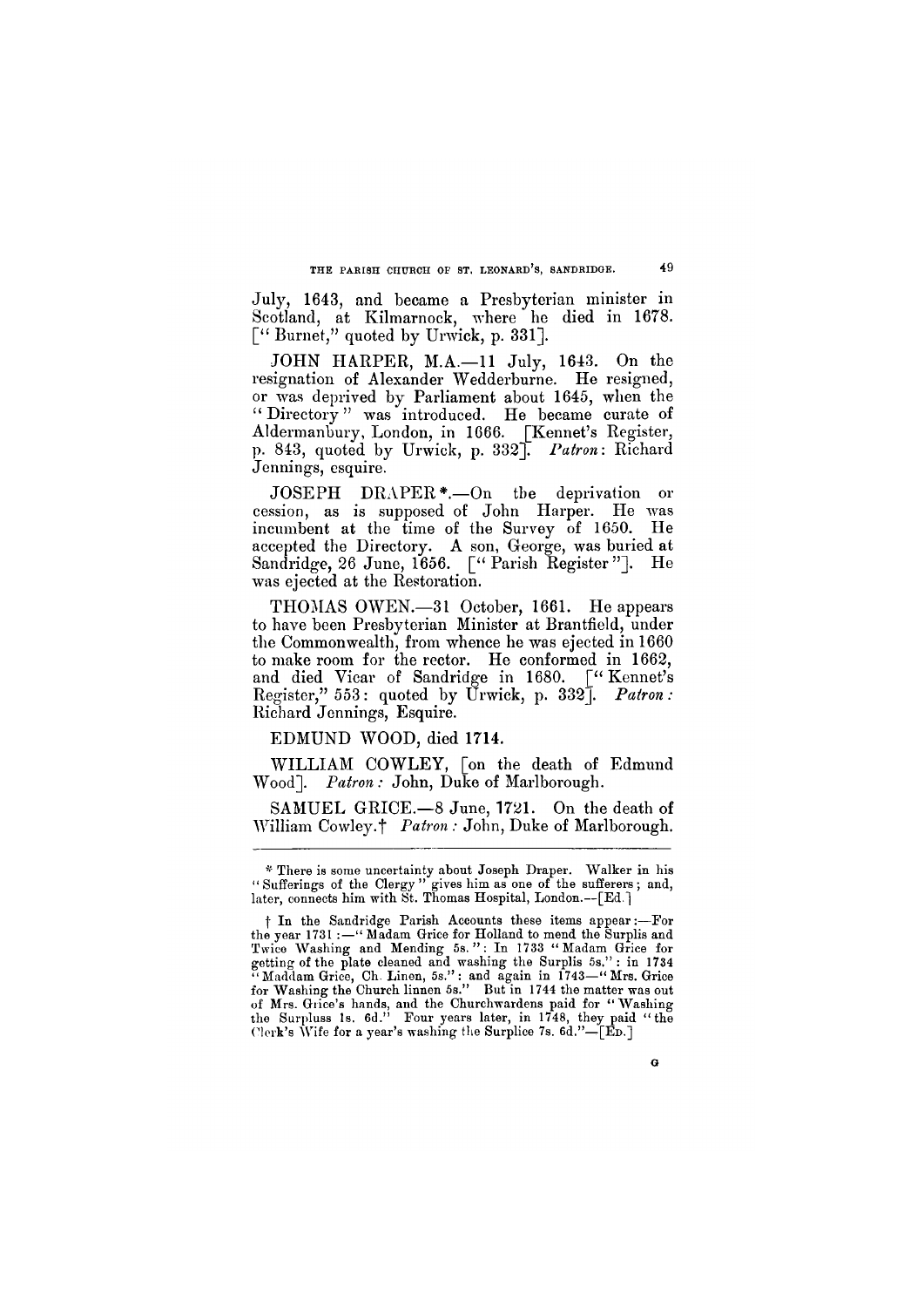THOMAS EVANS.\*—24 April, 1744, on the death of Samuel Grice. *Patron:* Sarah, Duchess of Marlborough.

WILLIAM LANGFORD.—30 November, 1774, on the death of Thomas Evans. *Patron:* John, Earl Spenser.

ROBERT WELTON.+—25 October, 1793, on the resignation of the Rev. Dr. Langford. *Patron :* George John, Earl Spencer.

CHARLES SPENCER BOUCHIER.—9 May, 1823, on the death of Robert Welton  $\ddagger$  *Patron:* George John, Earl Spencer.

JOHN GRIFFITH, LL.D.—14 October, 1872, on the death of Chas. Spencer Bouchier. He was educated at St. John's College, Cambridge; B.A. in 1840; he obtained honours both in classics and mathematics, being 10th Wrangler in the Mathematical Tripos, and in the second class of the Classical Tripos. In 1843 he

**\* In the year 1758 the Churchwardens provided a " Heirscloth**  and Hood for a Master of Arts," at a cost of £3 17s. 0d., so that the **vicar was, presumably, a graduate. [Ed.]** 

**f Amongst Dr. Griffith's Papers, there is an interesting account book which was kept by Robert Welton from 13 May, 1773, to 31 December, 1792, which incidentally affords many particulars concerning him and his family. He came from Newington, co. Surrey, in September, 1773, to take charge of St. Stephen's—which living was then under sequestration—at a stipend of 42 guineas a year. In March, 1776, he began to take charge of Sandridge parish also, for the Rev. Dr. Langford, at a stipend of £30 a year and the surplice**  fees. He served the two cures for practically the whole period **covered by this account book, and from 1778 for a year or two did surplice duty also at St. Michael's. In the year 1784 he was also acting as a kind of domestic chaplain to Lady Spencer at Holywell House. He was instituted to the living of Chaldon, near Caterham, co. Surrey, in 1780, from which he drew about £100 a year, and the rent of about £25 for the parsonage and glebe, paying a curate there at first £30, and later on £40 per annum. The whole book throws considerable light upon the life of a country parson, of regular and methodical habits, at the end of the 18th century He notes that he came into Mrs. Sabine's house at St. Stephen's, 3 November, 1773; that he painted Chaldon Parsonage in the summer of 1790, and the house at St. Stephen's at the same time. In 1798 Chaldon Parsonage was again painted, and Sandridge Parsonage in the summer of 1799,**  in 1805, and again in 1814. He was a beautiful scribe, as both this **account book and the registers of Sandridge show. A son, Robert, who had been apprenticed to an apothecary at Reading, is buried in** 

**St. Stephen's churchyard. [ED.]** 

**X The Rev. Charles Boutell, one of the two first Secretaries of this Society, appointed in the year 1845, was curate of Sandridge for several years.**